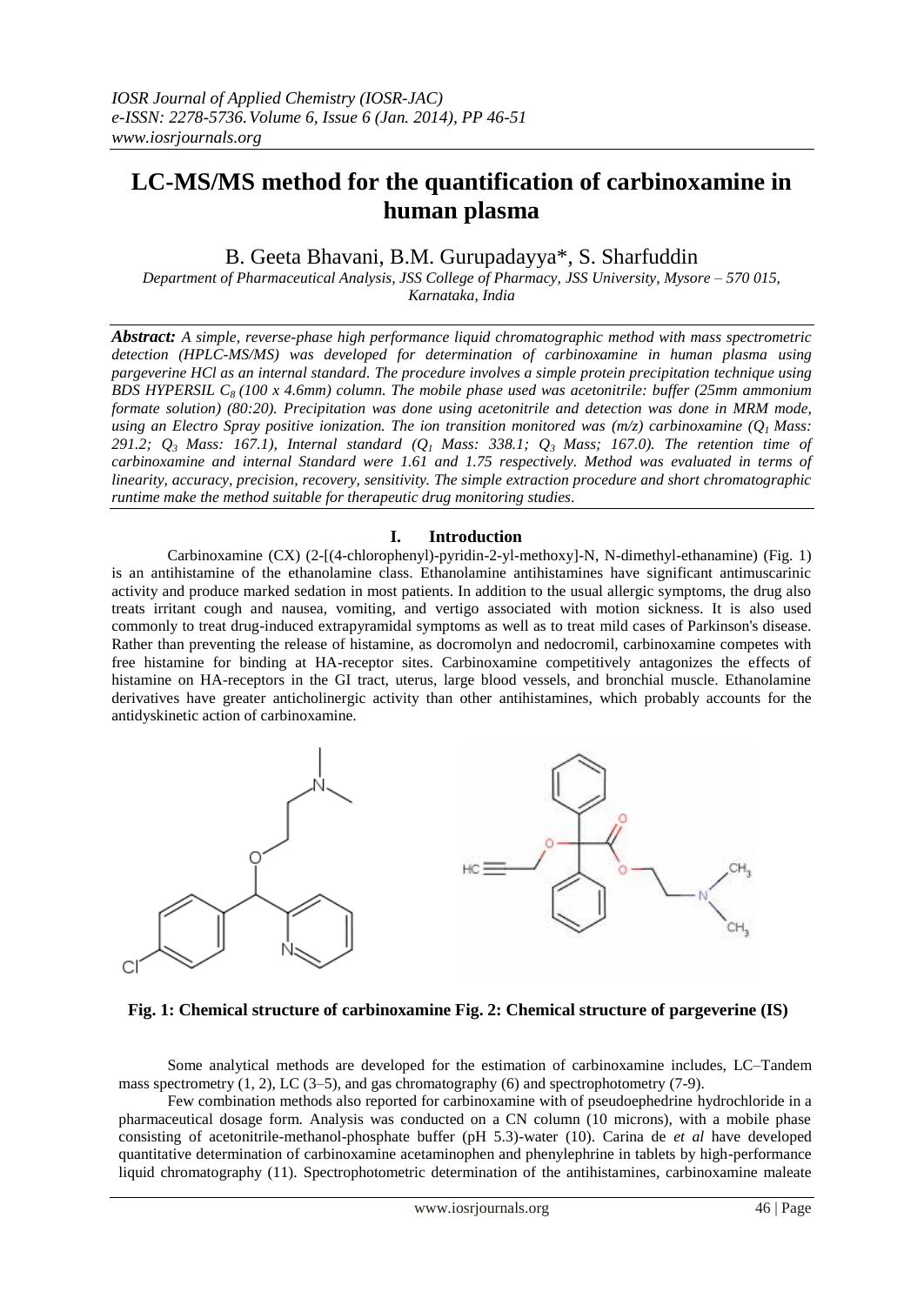and doxylamine succinate, in an N-cetylpyridinium chloride micellar medium (12). Hence, in the present investigation, a new LC-MS/MS method has been reported for the estimation of carbinoxamine in human plasma using pargeverine as an internal standard pargeverine (fig. 2).

### **Experimental**

Pure samples of carbinoxamine and pargeverine received as gift sample from RL Fine Chemicals Ltd., Bangalore. Solvents such as acetonitrile, methanol and water used were of HPLC grade. All other chemical like ammonium formate used of AR grade.

#### **Chromatographic and mass spectrometry systems and conditions**

The HPLC system was an LC-20 AD series model (Shimadzu), consisted in a binary pump, an in-line degasser, an auto sampler, a column thermostat and an ion trap VL mass spectrometer detector (Bruckner Daltonics GmbH, Germany). The ion transition monitored was:  $m/z$  Carbinoxamine (Q<sub>1</sub> Mass: 291.2; Q<sub>3</sub> Mass: 167.1), Internal standard pargeverine  $(Q_1 \text{ Mass: } 338.1; Q_3 \text{ Mass: } 167.0)$ . Chromatographic separation was performed at 45ºC on a BDS HYPERSIL C-8 100 x 4.6mm 5μm column, protected by an in-line filter. The HPLC system was coupled to an MS (ABSICEX API 4000) equipped with an electrospray interface (ESI) operated in the positive ionization mode. Chromatographic and mass spectrometric data acquisitions were performed. The optimization of method parameters are shown in Table 1.

| <b>Parameter</b>                 | <b>Method</b>                |              |  |
|----------------------------------|------------------------------|--------------|--|
| <b>Stationary Phase (Column)</b> | BDS Hypersil C8, 100 x 4.6mm |              |  |
| Mobile phase                     | ACN: Buffer(80:20)           | Buffer: 25mm |  |
|                                  | ammonium formate solution    |              |  |
| Flow rate                        | 1 mL/minute                  |              |  |
| Column temperature               | Ambient                      |              |  |
| Volume of injection loop         | $5 \mu$ l                    |              |  |
| Detection limit                  |                              |              |  |
| Drug (Carbinoxamine)             | $Q1=291.1; Q3=167.1$         |              |  |
| Internal Standard (Pargeverine)  | $Q1=338.1; Q3=167.0$         |              |  |
| Polarity                         | Positive                     |              |  |
| Internal standard                | Pargeverine                  |              |  |
| Drug Rt (min)                    | 1.61                         |              |  |
| Internal standard Rt (min)       | 1.75                         |              |  |
| Run time (min)                   | 3                            |              |  |
|                                  |                              |              |  |

**Table 1 Optimized HPLC conditions for the estimation of carbinoxamine**

### **Mobile phase**

In order to find the suitable mobile phase, which provides a good ionization and a maximum sensibility of the analytical method, a solvent screening was achieved. In all cases the organic solvent used was acetonitrile, in proportion of 53% and to water phase were added salts or organic acids in order to modify the conductibility and the pH. It was compared the ratio signal/noise (S/N) for a standard solution containing carbinoxamine with concentration of 500 ng/mL, both in negative (MS2), positive (MS3) ionization (Fig. 3) and internal standard (Fig. 4). The suitable mobile phase proved to be a mixture of acetonitrile: buffer (25mm ammonium formate solution) (80:20) using ESI positive ionization. The pump delivered it at 1 mL/min.

## **Sample preparation**

Plasma samples were prepared as follows in order to be chromatographically analyzed: in an Eppendorf tube (max 1.5 mL), 100µl spiked plasma and 50µl Internal standard (pargeverine) were added. To this 500µl of acetonitrile was added. The tube was vortex-mixed for 10min (Vortex Genie 2, Scientific Industries) and centrifuged for 5 min under 4ºC at 4500 rpm (Thermo Fischer scientific). The supernatant of 5μl was transferred to an auto sampler vial and was injected into the HPLC system.

### **Preparation of standard blank and zero standard samples**

The standard blank samples were prepared by transferring 0.5 mL screened blank plasma into prelabeled vials. The zero standard was prepared by adding 20µL of internal standard solution (pargeverine) (1.0 µg/mL) into 0.5 mL screened blank plasma into a pre-labeled vial and vortex for 15 seconds.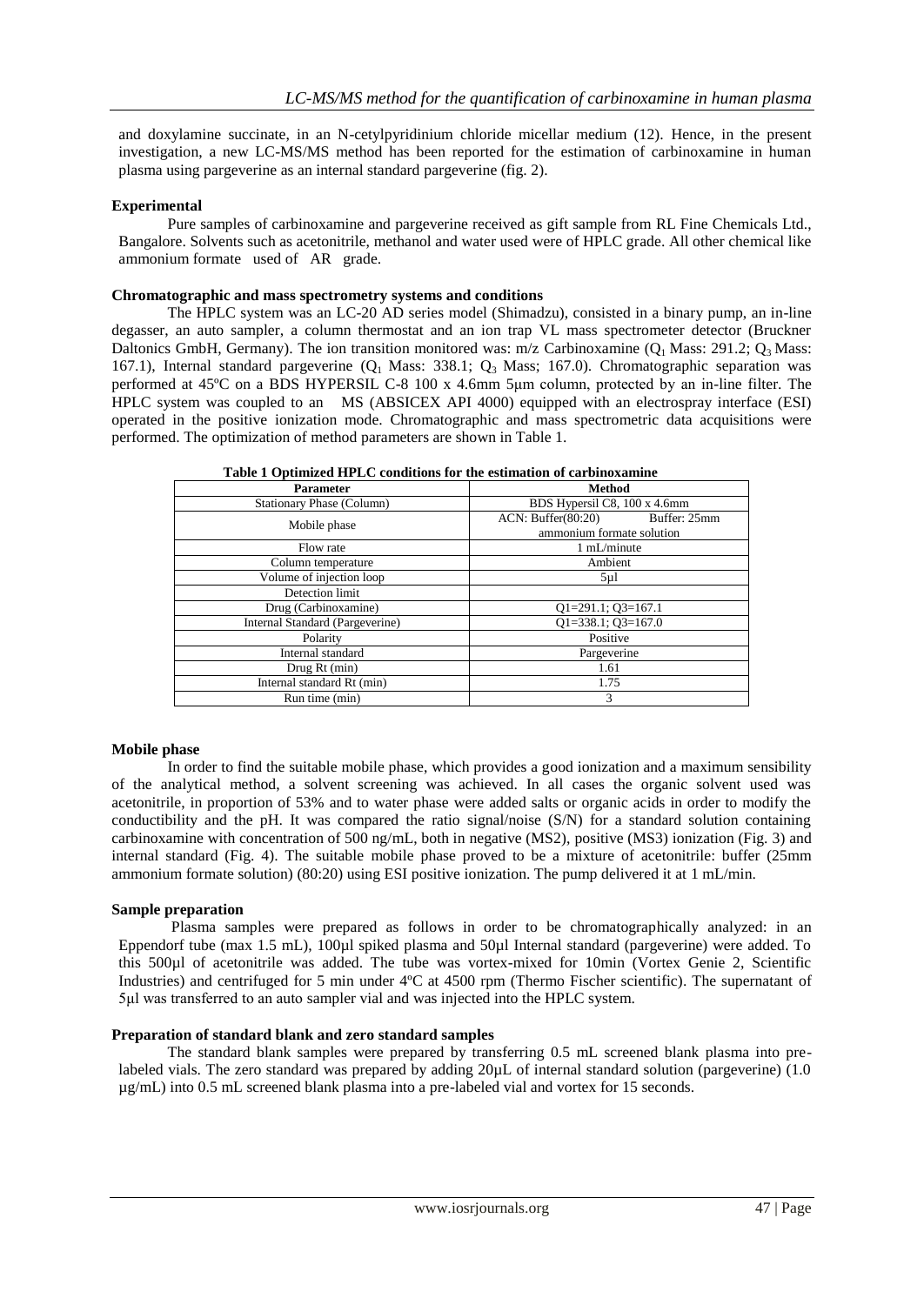

 **Fig. 3: LCMS Chromatogram of carbinoxamine**



**Fig. 4: LCMS Chromatogram of pargeverine internal standard**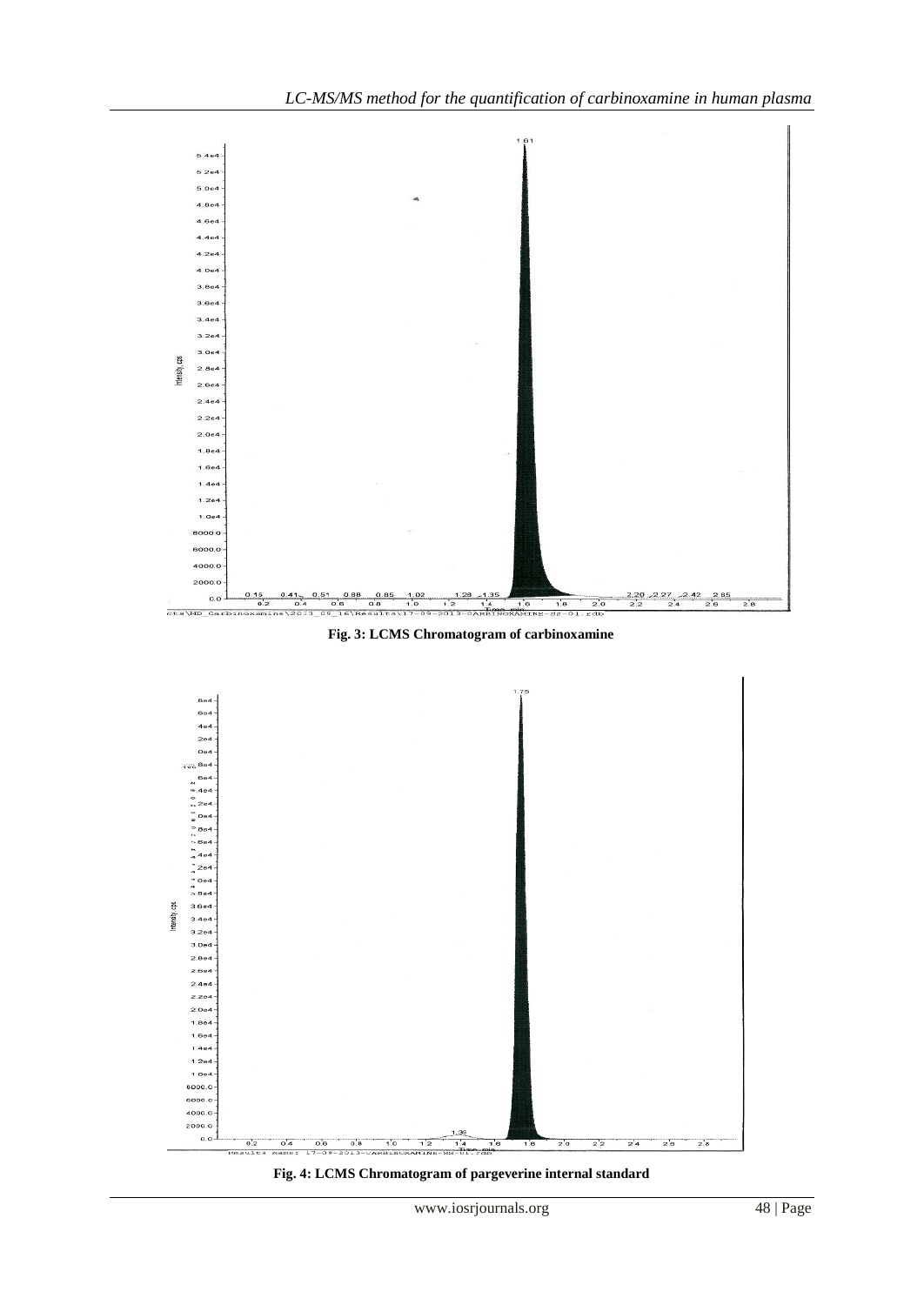# **Preparation of calibration curve solutions and samples**

The calibration curve standards spiking solutions were prepared by adding 20 µL of drug stock solution (1.0 mg/mL) with diluents (Methanol: Water, 50:50%v/v) in different vials and add 20 µL internal standard pargeverine solution (1.0 µg/mL) and vortex for 15 seconds. Prepare the calibration curve standards by spiking the respective calibration curve standards spiking solutions in screened blank plasma in different vials to obtain final concentration of 5, 10, 30, 50, 100, 500, 1000, 3000 and 5000 ng/mL of carbinoxamine.

# **Preparation of quality control solutions and samples**

The quality control spiking solutions were prepared by adding 20  $\mu$ L of drug stock solution (1.0) mg/mL) with diluents (Methanol: Water, 50:50%v/v) in different vials and add 20 µL internal standard solution (1.0 µg/mL) and vortex for 15 seconds. Prepare the quality control samples by spiking the respective quality control spiking solutions in screened blank plasma in different vials to obtain lower limit of quantification quality control (LLOQ QC), lower quality control (LQC), middle quality control-2 (MQC2), middle quality control-1 (MQC1), higher quality control (HQC) and upper limit of quantification quality control (ULOQ QC) samples of concentrations of 5, 30, 125, 500, 1250 and 5000 ng/mL of carbinoxamine. The LLOQ QC and ULLOQ QC solution were prepared only for method validation and screening of blank plasma samples.

# **Preparation of working solutions for stability testing**

The working spiking solutions were prepared for long-term solution stability and short-term solution stability by adding drug stock solution (1.0 mg/mL) with diluents (methanol: water, 50:50% v/v) in different vials and vortex for 15 seconds.

# **II. Method validation**

The method performance was evaluated for selectivity/selectivity, accuracy, precision, linearity, and limit of detection and limit of quantification etc. [13, 14].

The specificity/selectivity of method was evaluated by analyzing 6 replicates of blank plasma samples and 6 spiked plasma samples at LLOQ (Lower Limit of Quantification = 0.5 ng/mL). The chromatographic systems used for analysis should pass the system suitability limits before sample analysis. Set up the chromatographic system, Inject blank preparation (single injection) and standard preparation (six replicates) and record the chromatograms to evaluate the system suitability parameters like resolution (NLT 2.0), tailing factor (NMT 1.5), theoretical plate count (NLT 3000) and % RSD for peak area of six replicate injections of LMS standard (%RSD NMT 2.0).

The recovery was evaluated by comparing response of extracted and unextracted samples. Extracted samples include six replicates of extracted LQC, MQC and HQC samples. Unextracted samples included the aqueous solutions equivalent to extracted samples. The average recovery for carbinoxamine in plasma was ranged from 78.32 to 96.84 % for the low, medium and high quality control samples with an average of 88.31% represented in table 2. The LOQ is defined as the concentration level of carbinoxamine at five times its half-life and providing an S/N ratio of 8.7. The LOQ of carbinoxamine in human plasma was 0.5ng/mL. The LOD of carbinoxamine was found to be 0.178 ng/ml. Accuracy and precision was evaluated by analysing 3 batches. Each batch consists of six replicates of LQC, MQC and HQC. Precision was evaluated for both interday and intraday batches. The interday and intraday precision and accuracy of the method for each carbinoxamine concentration levels (20, 40 and 200 ng/mL).

# **III. Results and discussion**

The method validation of bioanalysis was performed as stated in US-FDA guideline. Specificity, selectivity, system suitability, % recovery, linearity, limit of detection, limit of quantitation, accuracy and precision were analyzed.

The specificity/selectivity of the method was investigated by analyzing six blank human plasma extract (n=6) and extract of spiked drug (Table 2). No significant interference in the blank plasma traces was seen from endogenous substances in drug free human plasma at the retention time of the analyte. Under the chromatographic conditions described, carbinoxamine and the internal standard were eluted with nearly the same retention time. System suitability was studied under each validation parameter by injecting six replicates of the standard solution. The system suitability parameters are given in Table 3.

The lower limit of detection (LOD), was shown to be 0.05 ng/mL. The lower limit of quantitation (LLOQ) found to be 0.2 ng/mL in human plasma. The mean response for analyte peak at the assay sensitivity limit (0.2 ng/mL) was about 5 fold greater than the mean response for peak in six blank human plasma samples at the retention time of the analyte. The between-batch precision at the LLOQ was 3.475% and between-batch accuracy was 99.18% (Table 4).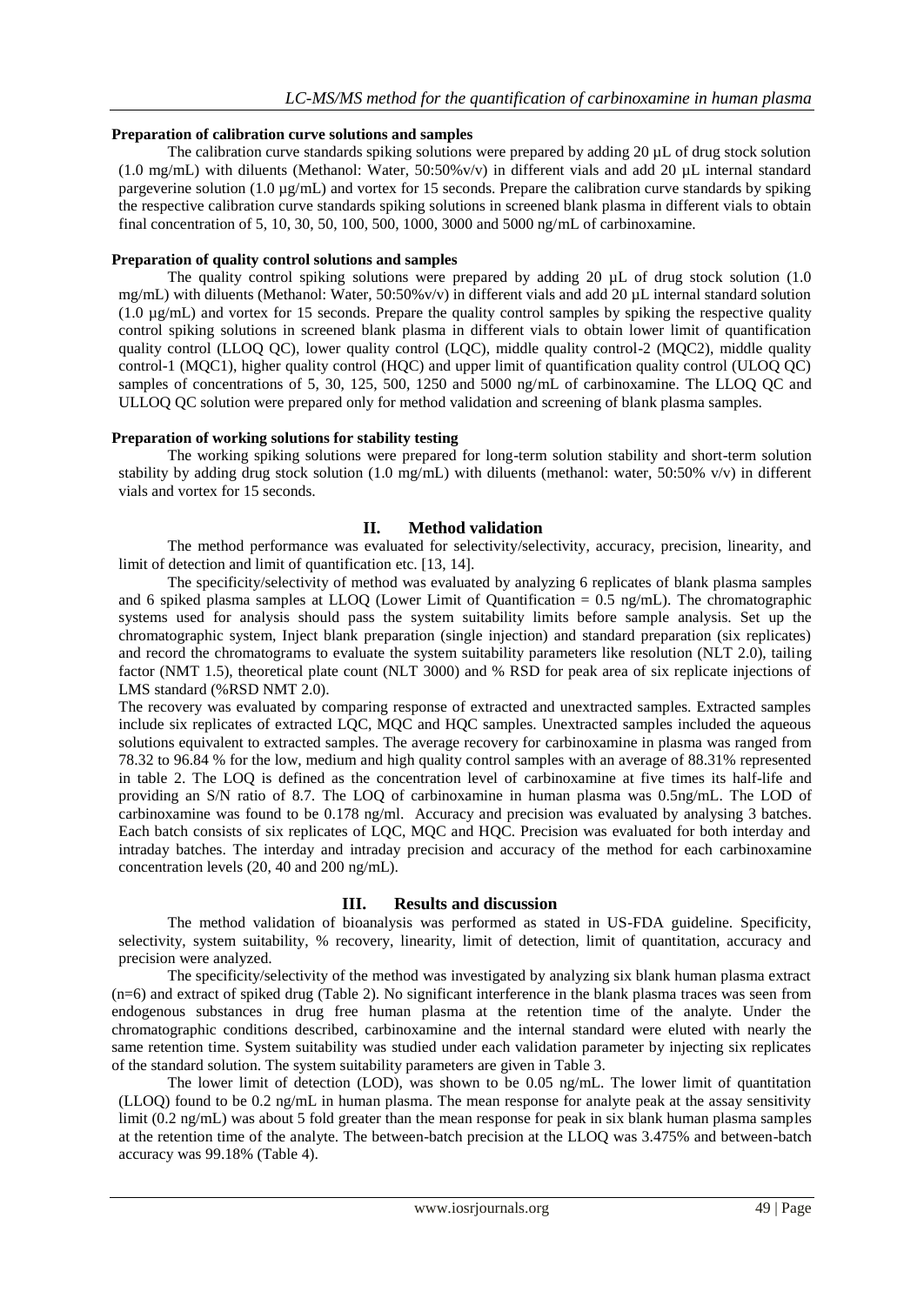|          |         | Area Response              |                           |                             |                               |                                  |                             |                        |
|----------|---------|----------------------------|---------------------------|-----------------------------|-------------------------------|----------------------------------|-----------------------------|------------------------|
| S.N<br>0 | Matrix  | Analyte<br>area<br>(Blank) | Analyte<br>area<br>(LLOQ) | <b>ISTD</b> Area<br>(Blank) | <b>ISTD</b><br>Area<br>(LLOO) | %Interfere<br>nce for<br>Analyte | % Interferenc<br>e for ISTD | Acceptance<br>(yes/No) |
| 1        | Donar-1 | $\theta$                   | 4617                      | $\overline{0}$              | 273671                        | 0.00                             | 0.00                        | Yes                    |
| 2        | Donar-2 | $\Omega$                   | 4606                      | $\overline{0}$              | 265291                        | 0.00                             | 0.00                        | Yes                    |
| 3        | Donar-3 | $\Omega$                   | 4438                      | 366                         | 241835                        | 0.00                             | 0.15                        | Yes                    |
| 4        | Donar-4 | $\Omega$                   | 4664                      | $\theta$                    | 240330                        | 0.00                             | 0.00                        | Yes                    |
| 5        | Donar-5 | $\Omega$                   | 4318                      | $\Omega$                    | 240429                        | 0.00                             | 0.00                        | Yes                    |
| 6        | Donar-6 | $\Omega$                   | 4586                      | $\Omega$                    | 240566                        | 0.00                             | 0.00                        | Yes                    |
| $\tau$   | N/AP    | N/AP                       | N/AP                      | N/AP                        | N/AP                          | #Value!                          | #Value!                     | N/AP                   |
| 8        | N/AP    | N/AP                       | N/AP                      | N/AP                        | N/AP                          | #Value!                          | #Value!                     | N/AP                   |
| 9        | N/AP    | N/AP                       | N/AP                      | N/AP                        | N/AP                          | #Value!                          | #Value!                     | N/AP                   |

**Table 2: Selectivity data of carbinoxamine**

### **Table 3: System suitability of carbinoxamine**

| <b>Replicate Injection</b> |         | <b>Retention Time</b> | <b>Area Ratio</b> |  |
|----------------------------|---------|-----------------------|-------------------|--|
| No.                        | Analyte | <b>ISTD</b>           |                   |  |
|                            | 1.61    | 1.76                  | 0.9413            |  |
|                            | 1.61    | 1.76                  | 0.9518            |  |
| 3                          | 1.61    | 1.75                  | 0.9752            |  |
|                            | 1.61    | 1.75                  | 0.9689            |  |
| 5                          | 1.61    | 1.75                  | 0.9888            |  |
| 6                          | 1.61    | 1.75                  | 0.9833            |  |
| <b>MEAN</b>                | 1.61    | 1.75                  | 0.9682            |  |
| SD.                        | 0.0000  | 0.0052                | 0.0184            |  |
| $\%CV$                     | 0.00    | 0.30                  | 1.90              |  |

#### **Table 4: Recovery studies of carbinoxamine**

|            | Drug         |                |                                |        |              |                |  |
|------------|--------------|----------------|--------------------------------|--------|--------------|----------------|--|
|            | LQC          |                | <b>MQC</b>                     |        | HQC          |                |  |
|            | Aqueous area | Extracted area | Extracted area<br>Aqueous area |        | Aqueous area | Extracted area |  |
| Mean       | 10091        | 9772           | 219318                         | 196874 | 418369       | 327683         |  |
| <b>SD</b>  | 431          | 167            | 12106                          | 2243   | 9839         | 8061           |  |
| $%$ CV     | 4.27         | 1.71           | 5.52                           | 1.14   | 2.35         | 2.46           |  |
| % Recovery |              | 96.84          |                                | 89.77  |              | 78.32          |  |

Prepared six sets of recovery comparison samples by spiking 50 μL of spiking dilution of quality control samples (LQC, MQC, MQC1 and HQC) carbinoxamine of in 950 μL eluent of extracted blank. The mean overall recovery of carbinoxamine was 74.61% with a precision of 4.67% & mean recovery of internal standard (pargeverine) was 77.49%. For LLOQQC, the intra-day precision ranged from 4.39% to 7.39% and the intra-day accuracy ranged from 99.16% to 105.55% for carbinoxamine (Table 5). For LLOQ QC, the inter-day precision was 6.45% and the inter-day accuracy was 100.29% for carbinoxamine (Table 6). The results showed that for within run and between run experiments the precision and accuracy for the analyte were within the acceptance criteria.

|  |  |  | Table 5: Precision study of the method (Intraday) |
|--|--|--|---------------------------------------------------|
|--|--|--|---------------------------------------------------|

| <b>Precision</b> | <b>QC</b> Sample<br>(ng/mL)<br>$(n=6)$ | <b>Concentration</b><br>found $(\% )$ | <b>SD</b> | CV(%) |
|------------------|----------------------------------------|---------------------------------------|-----------|-------|
| LQC              | .442                                   | 1.338                                 | 0.076     | 5.68  |
| MQC              | 24.03                                  | 26.943                                | 0.702     | 2.61  |
| нос              | 40.05                                  | 44.539                                | 3.300     | 7.41  |